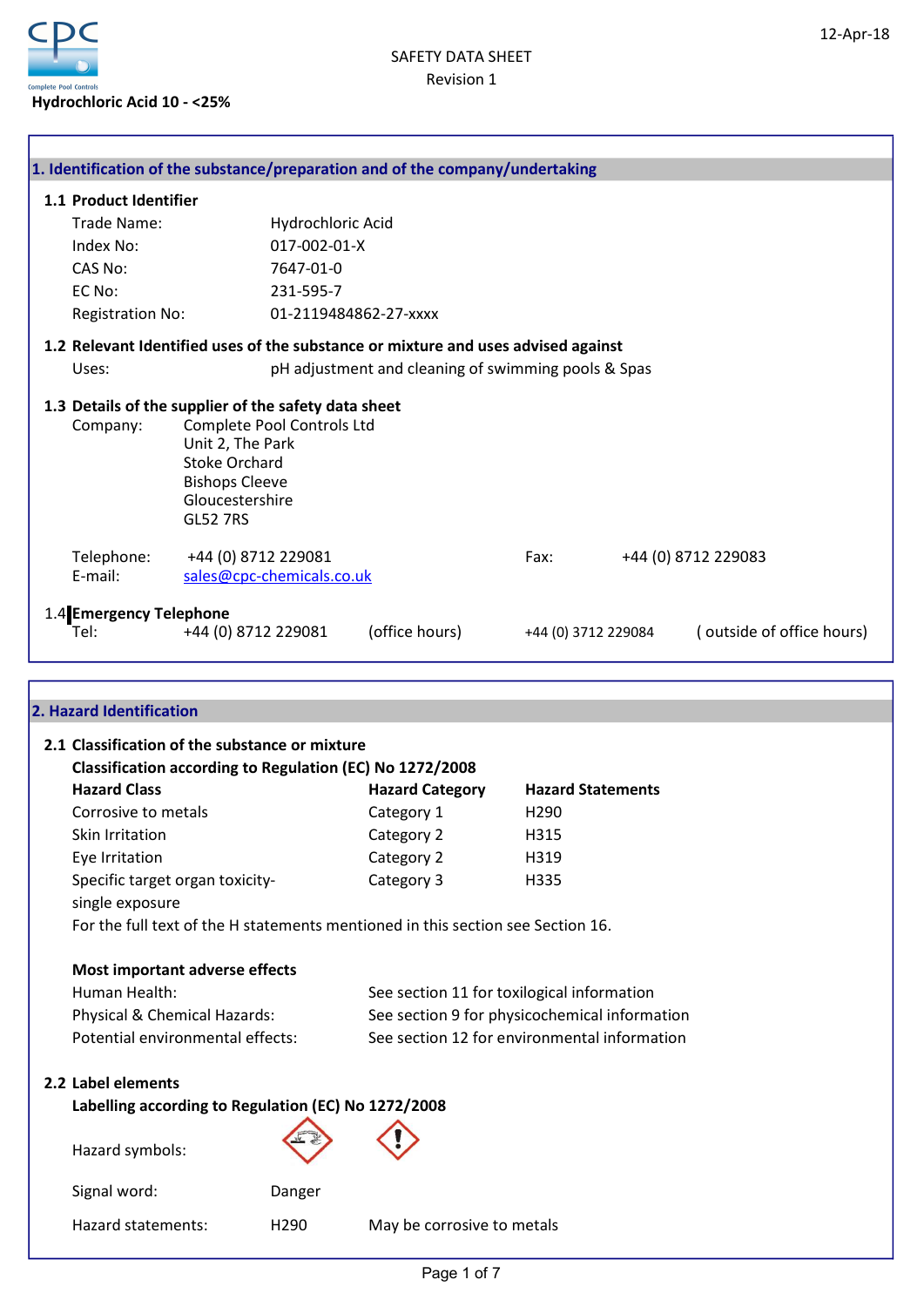Trade Name: Hydrochloric Acid 10 - <25%

| 2. Hazard Identification  |                                                                                                                                      |
|---------------------------|--------------------------------------------------------------------------------------------------------------------------------------|
| H315<br>H319<br>H335      | Causes skin irritation.<br>Causes serious eye irritation<br>May cause respiratory irritation                                         |
| Precautionary statements: |                                                                                                                                      |
|                           | P260: Do not breathe dust/mist/vapours/spray.                                                                                        |
|                           | P234: Keep only in original container.                                                                                               |
|                           | P280: Wear protective gloves/protective clothing/eye protection/face protection                                                      |
|                           | P309+P311: If exposed or if you feel unwell: Call a POISON CENTRE or doctor/physician                                                |
| P303+361+353:             | IF ON SKIN (or hair): Remove/Take off immediately all contaminated clothing. Rinse skin<br>with water / shower                       |
| P304+P340:                | IF INHALED: Remove victim to fresh air and keep at rest in a position comfortable for<br>breathing.                                  |
| P305+351+338:             | IF IN EYES: Rinse continuously with water for several minutes. Remove contact lenses if<br>present and easy to do - continue rinsing |
| 2.3 Other Hazards         | No other information is available                                                                                                    |

|                               | 3. Composition/information on ingredients |                  |                     |                  |  |
|-------------------------------|-------------------------------------------|------------------|---------------------|------------------|--|
|                               |                                           |                  |                     |                  |  |
| 3.1 Substances                |                                           |                  |                     |                  |  |
| Chemical nature:              |                                           | Aqueous solution |                     |                  |  |
| hydrochloric acid             |                                           |                  |                     |                  |  |
| <b>Identification Numbers</b> |                                           | Amount %         | <b>Hazard Class</b> | Hazards          |  |
| Index-No:                     | 017-002-01-X                              |                  | Met Corr.1          | H <sub>290</sub> |  |
| Cas No:                       | 7647-01-0                                 | $>=10 - 5 = 25$  | STOT SE3            | H335             |  |
| EC No:                        | 231-595-7                                 |                  | Skin Corr 1B        | H314             |  |

|  |  |  | <b>4. First Aid measures</b> |
|--|--|--|------------------------------|
|--|--|--|------------------------------|

| 4.1 Description of first aid measures<br><b>General Advice:</b> | Take off all contaminated clothing immediately.                                                                                                                                                   |
|-----------------------------------------------------------------|---------------------------------------------------------------------------------------------------------------------------------------------------------------------------------------------------|
| If Inhaled:                                                     | In case of accident by inhalation; remove casualty to fresh air and keep at rest. If<br>breathing is irregular or stopped, administer artificial respiration.                                     |
| In case of skin contact:                                        | Wash off immediately with plenty of soap & water. If irritation appears seek medical<br>advice                                                                                                    |
| In case of eye contact:                                         | Rinse immediately with plenty of water, also under eyelids for at least 15 minutes.<br>Remove contact lenses. Consult an eye specialist immediately. Go to an ophthalmic<br>hospital if possible. |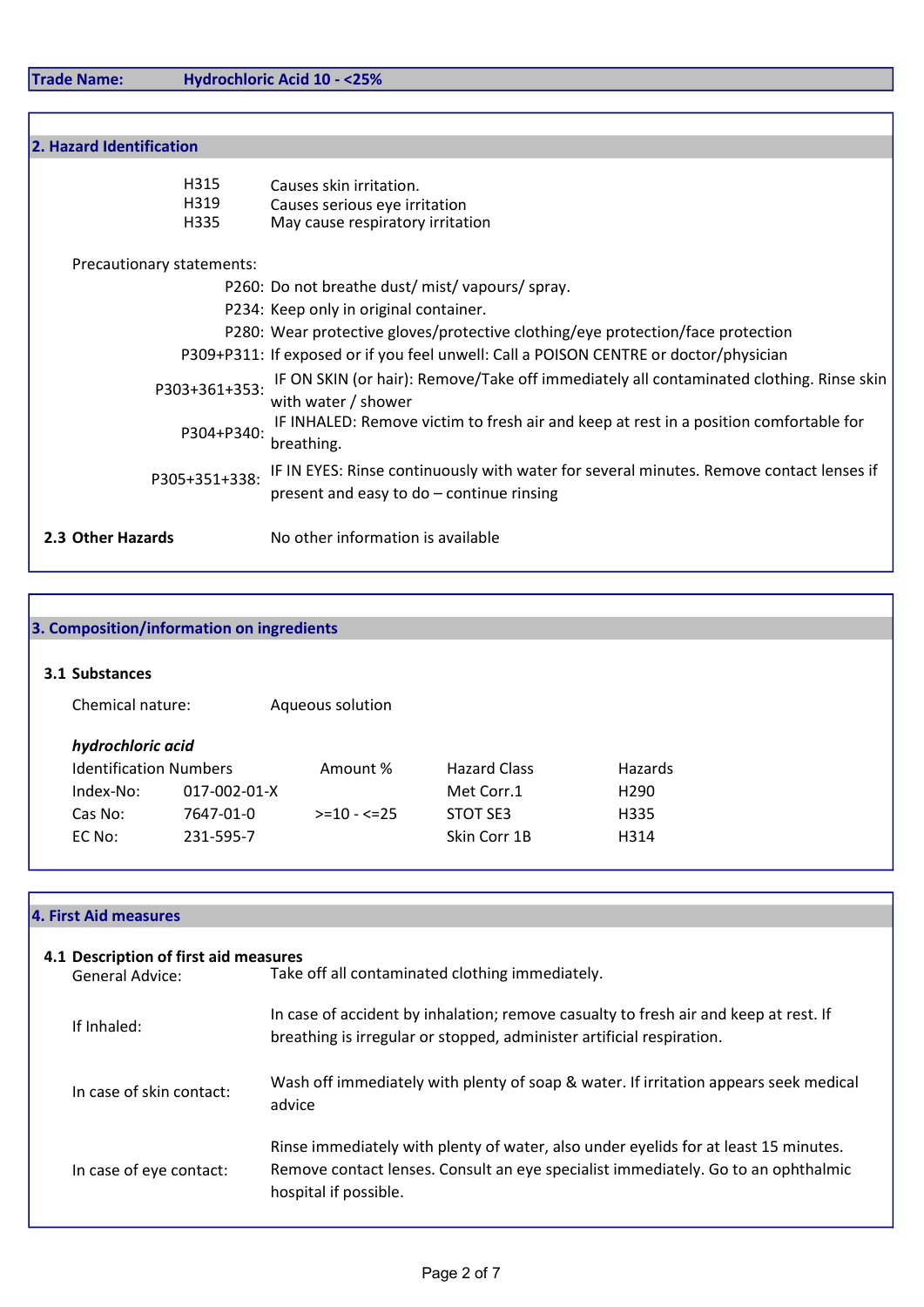Trade Name: Hydrochloric Acid 10 - <25%

| 4. First Aid measures          |                                                                                                                                                                                                                                                                                                         |
|--------------------------------|---------------------------------------------------------------------------------------------------------------------------------------------------------------------------------------------------------------------------------------------------------------------------------------------------------|
| If swallowed:                  |                                                                                                                                                                                                                                                                                                         |
|                                | Clean mouth with water and drink plenty of water. Never give anything by mouth to an<br>unconscious person. If swallowed, do not induce vomiting - seek medical advice. If a<br>person vomits when lying on his back place him in the recovery position.                                                |
|                                | 4.2 Most important symptoms and effects, both acute and delayed                                                                                                                                                                                                                                         |
| Symptoms and effects:          | Irritant effects, Inhalation of vapours is irritating to the respiratory system, may cause<br>throat pain and cough.                                                                                                                                                                                    |
|                                | 4.3 Indication of immediate medical attention and special treatment needed                                                                                                                                                                                                                              |
| Treatment                      | Treat symptomatically                                                                                                                                                                                                                                                                                   |
|                                |                                                                                                                                                                                                                                                                                                         |
| 5. Fire fighting measures      |                                                                                                                                                                                                                                                                                                         |
| 5.1 Extinguishing media:       |                                                                                                                                                                                                                                                                                                         |
| Suitable media:                | Use extinguishing measures that are appropriate to local circumstances and the<br>surrounding environment. The product itself does not burn.                                                                                                                                                            |
|                                | 5.2 Special hazards arising from the substance or mixture<br>Specific Hazards during fire: Fire may cause evolution of Hydrogen chloride gas                                                                                                                                                            |
| 5.3 Advice for firefighters    |                                                                                                                                                                                                                                                                                                         |
|                                | Special protective equipment: In the event of fire, wear self-contained breathing apparatus.<br>Wear appropriate body protection (full protective suit).                                                                                                                                                |
| Further Information:           | Cool closed containers exposed to fire with water spray. Heating will cause a pressure<br>rise - with a risk of bursting.<br>Supress (knock down) gases/vapours/mist s with a water spray jet.<br>Collect contaminated fire extinguishing water separately. This must not be discharged<br>into drains. |
| 6. Accidental release Measures |                                                                                                                                                                                                                                                                                                         |
|                                | 6.1 Personal precautions, protective equipment and emergency procedures                                                                                                                                                                                                                                 |
|                                | Use personal protective equipment. Keep people away from and upwind of spill/leak.                                                                                                                                                                                                                      |

Personal Precautions: Provide adequate ventilation. Avoid contact with skin and eyes. Do not breathe vapours. For personal protection see Section 8.

# 6.2 Environmental precautions

Environmental precautions: Do not flush into surface water or sanitary sewer system. If the product contaminates rivers and lakes or drains inform respective authorities.

#### 6.3 Methods and materials for containment and cleaning up

|                      | Absorb with liquid-binding material (sand, diatomite, acid binders, universal binders). |
|----------------------|-----------------------------------------------------------------------------------------|
| Cleaning up:         | Flush away residuals with plenty of water.                                              |
| Further Information: | Treat recovered material as described in the section 'Disposal considerations'          |

#### 6.4 Reference to other sections

Other Sections: For personal protection see Section 8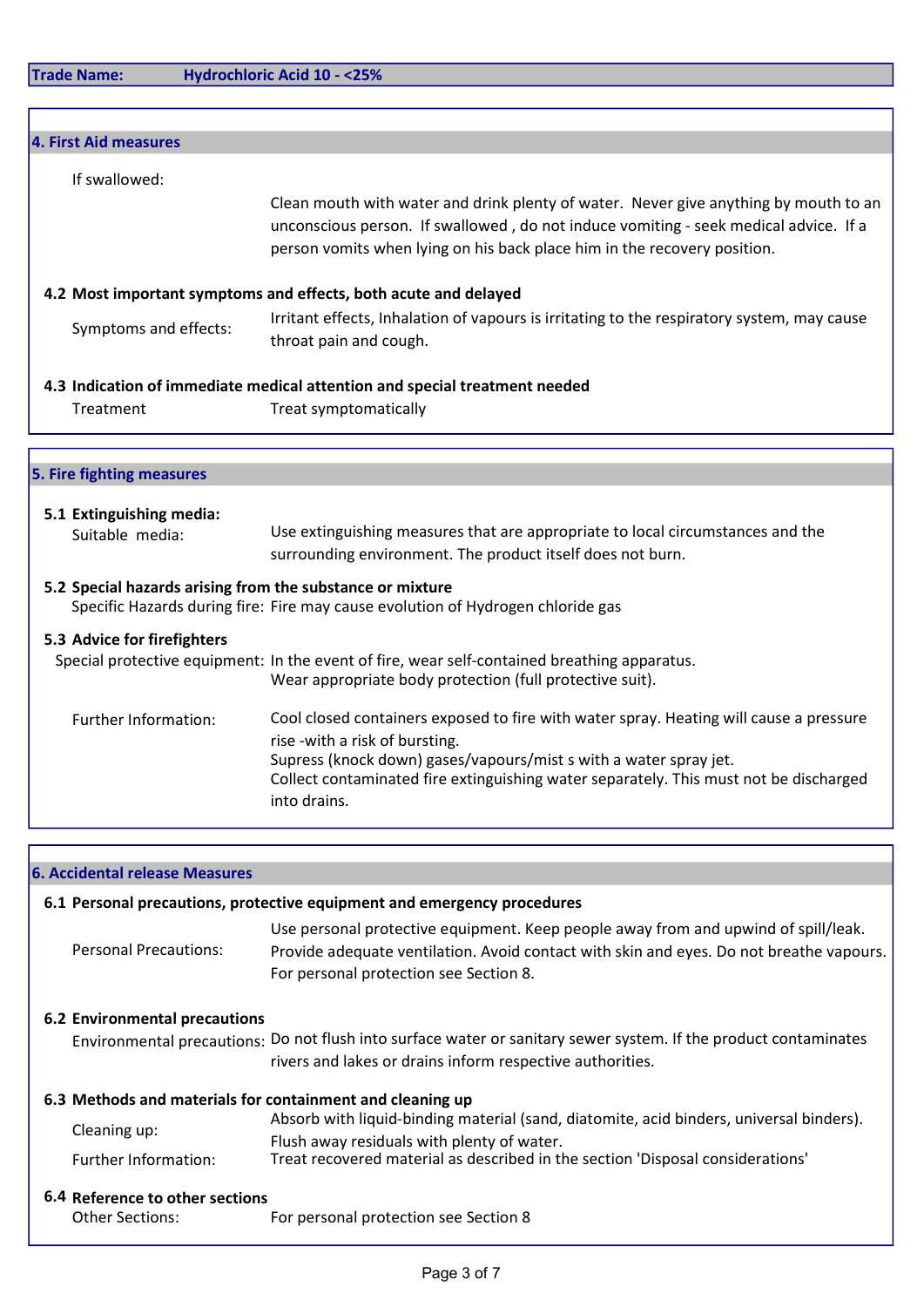| 7. Handling and storage                  |                                                                                                                                                                                                                                                                                                                                |  |  |  |  |  |  |
|------------------------------------------|--------------------------------------------------------------------------------------------------------------------------------------------------------------------------------------------------------------------------------------------------------------------------------------------------------------------------------|--|--|--|--|--|--|
|                                          | 7.1 Precautions for safe handling                                                                                                                                                                                                                                                                                              |  |  |  |  |  |  |
| Advice on safe handling:                 | Handle open container with care. Ensure adequate ventilation. Avoid formation of<br>aerosol Avoid contact with skin, eyes and clothing. Do not breathe vapours or spray<br>mist. Emergency eye wash fountains and emergency showers should be available in the<br>immediate vicinity.                                          |  |  |  |  |  |  |
| Hygiene measures:                        |                                                                                                                                                                                                                                                                                                                                |  |  |  |  |  |  |
|                                          | Keep away from food, drink and animal feeding stuffs. Smoking, eating and drinking<br>should be prohibited in the application area. Wash hands before breaks and at the end<br>of the work day. Take off all contaminated clothing immediately. Avoid contact with<br>the skin and eyes. Do not breathe vapours or spray mist. |  |  |  |  |  |  |
|                                          | 7.2 Conditions for safe storage, including any incompatibilities.                                                                                                                                                                                                                                                              |  |  |  |  |  |  |
| Storage areas:                           | Keep in an area equipped with acid resistant flooring.                                                                                                                                                                                                                                                                         |  |  |  |  |  |  |
| Containers                               | Store in original container.                                                                                                                                                                                                                                                                                                   |  |  |  |  |  |  |
| Fire and explosion:                      | The product is not flammable. Normal measures for preventive fire protection.                                                                                                                                                                                                                                                  |  |  |  |  |  |  |
| Further information:                     | Keep tightly closed in a dry and cool place. Keep in a well-ventilated place.                                                                                                                                                                                                                                                  |  |  |  |  |  |  |
| Common storage:                          | Keep away from food, drink and animal feeding stuffs. Incompatible with: Organic<br>peroxides Oxidizing and spontaneously flammable products alkalis Metals.                                                                                                                                                                   |  |  |  |  |  |  |
| 7.3 Specific end uses<br>Specific use(s) | No information available                                                                                                                                                                                                                                                                                                       |  |  |  |  |  |  |

# 8. Exposure control/personal protection

# 8.1 Control parameters

| List<br>EU ELV<br>EU ELV | Component:<br><b>UK. EH40</b><br>EH40 WEL | hydrochloric acid<br>Value type:<br>Short Term Exposure Limits (STEL)<br>Time Weighted Average (TWA):<br>Time Weighted Average (TWA):<br>Short Term Exposure Limit (STEL) | Value:<br>$10$ ppm<br>5 ppm<br>1 ppm<br>5 ppm | <b>CAS No:</b><br>Value:<br>15 mg/m <sup>3</sup> Indicative<br>$8 \text{ mg/m}^3$<br>$8 \text{ mg/m}^3$ | 7647-01-0<br>Remarks<br>Indicative<br>2 mg/m <sup>3</sup> Gas and aerosol mists |
|--------------------------|-------------------------------------------|---------------------------------------------------------------------------------------------------------------------------------------------------------------------------|-----------------------------------------------|---------------------------------------------------------------------------------------------------------|---------------------------------------------------------------------------------|
|                          |                                           |                                                                                                                                                                           |                                               |                                                                                                         |                                                                                 |

# 8.2 Exposure controls

| <b>Engineering measures</b> | Refer to protective measures listed in sections 7 and 8 |
|-----------------------------|---------------------------------------------------------|
|-----------------------------|---------------------------------------------------------|

# Personal protective equipment

| Respiratory protection | Use respirator with appropriate filter if vapours or aerosol are released<br>Required, if exposure limit is exceeded<br>Combination filter: E-P2                                                                                                                                                                                                       |
|------------------------|--------------------------------------------------------------------------------------------------------------------------------------------------------------------------------------------------------------------------------------------------------------------------------------------------------------------------------------------------------|
| Hand protection        | The glove material has to be impermeable to the product/the substance/preparation.<br>Take note of the information given by the producer concerning permeability, break<br>through times, and of special and of special working conditions (mechanical strain,<br>duration of contact).<br>Protective gloves should be replaced at first sign of wear. |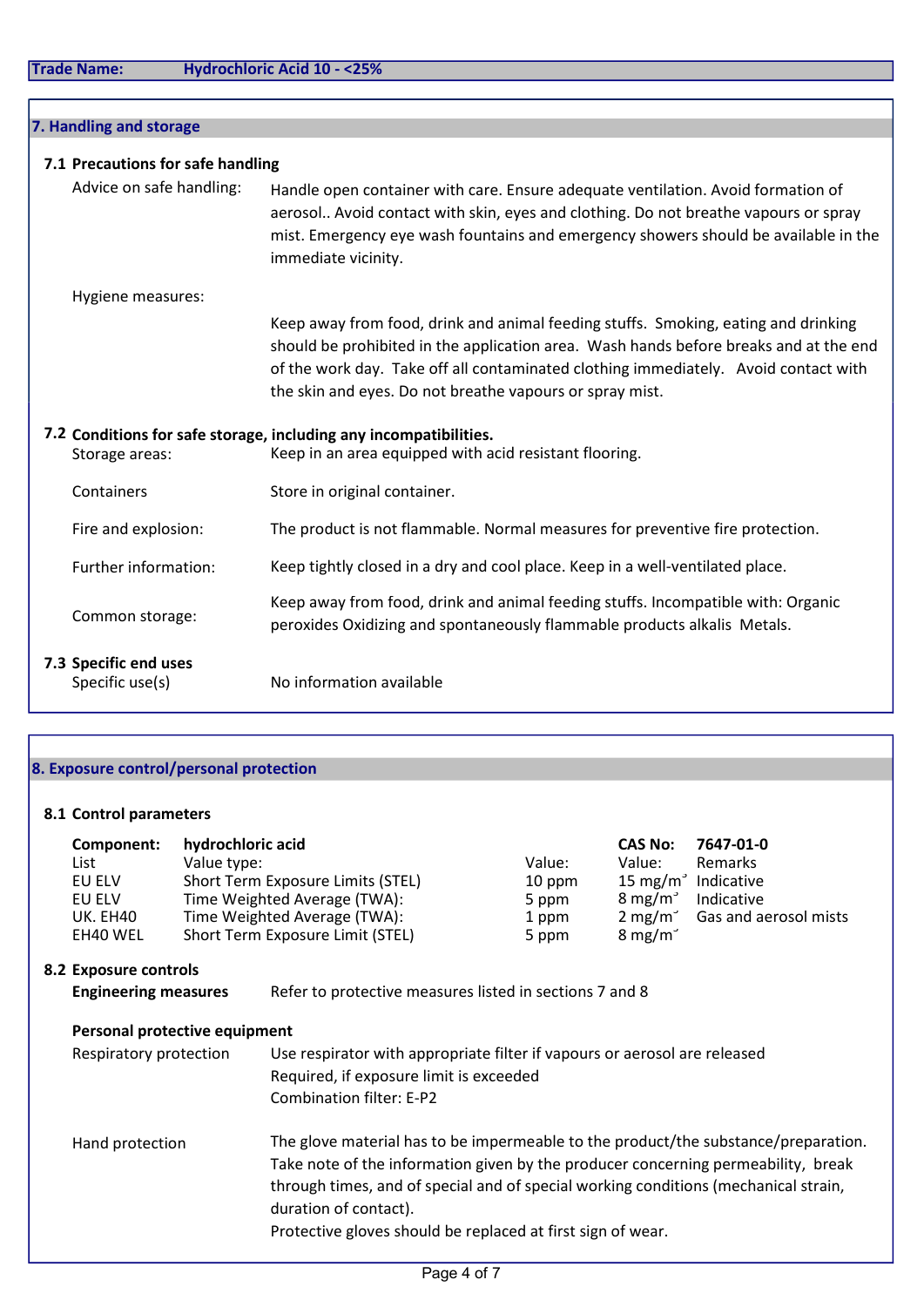# 8. Exposure control/personal protection

### 8.2 Exposure controls

Personal protective equipment

| Hand protection | Material:          | Breakthrough time | Glove thickness   |
|-----------------|--------------------|-------------------|-------------------|
|                 | butyl rubber       | $>= 8 h$          | 0.5 <sub>mm</sub> |
|                 | Polyvinylchloride  | $>= 8 h$          | 0.5 <sub>mm</sub> |
|                 | Flourinated rubber | $>= 8 h$          | 0.4 <sub>mm</sub> |
|                 | Nitrile rubber     | $>= 8 h$          | 0.35mm            |
|                 | Polychloropene     | $>= 8 h$          | 0.5 <sub>mm</sub> |
|                 |                    |                   |                   |

Eye protection Tightly fitting safety goggles

Skin and body protection Acid resistant protective clothing

#### Environmental exposure controls

Do not flush into surface water or sanitary sewer systems If the product contaminates rivers and lakes or drains inform respective authorities.

## 9. Physical and chemical properties

#### 9.1 Information on basic physical and chemical properties

| Form:                 | Liquid                           |
|-----------------------|----------------------------------|
| Colour:               | Colourless to yellowish          |
| Odour:                | <b>Stinging</b>                  |
| pH @ 20°C:            | $\leq 1$                         |
| Boiling point:        | $>100^{\circ}$ C                 |
| Vapour pressure:      | 23 hPa $(20^{\circ}C)$           |
| Density @ 20°C:       | $1.05 - 1.12$ g/cm <sup>3</sup>  |
| Water solubility:     | Completely soluble               |
| 9.2 Other Information | No further information available |

## 10. Stability and reactivity

| 10 Reactivity<br>Reactivity                                   | No decomposition if stored and applied as directed          |  |  |  |  |  |
|---------------------------------------------------------------|-------------------------------------------------------------|--|--|--|--|--|
| <b>10 Chemical stability</b><br>Chemical stability            | Stable under normal conditions.                             |  |  |  |  |  |
| 10 Possibility of hazardous reactions<br>Hazardous reactions: | Hydrogen, by reaction with metals.                          |  |  |  |  |  |
| 10 Conditions to avoid<br>Conditions to avoid                 | No information available                                    |  |  |  |  |  |
| 11 Incompatible materials<br>Materials to avoid               | Bases, Metals, Alkali metals, hydrides, sodium hypochlorite |  |  |  |  |  |
| 11 Hazardous decomposition products                           |                                                             |  |  |  |  |  |
| Haz. Decomp. products:                                        | Hydrogen chloride gas                                       |  |  |  |  |  |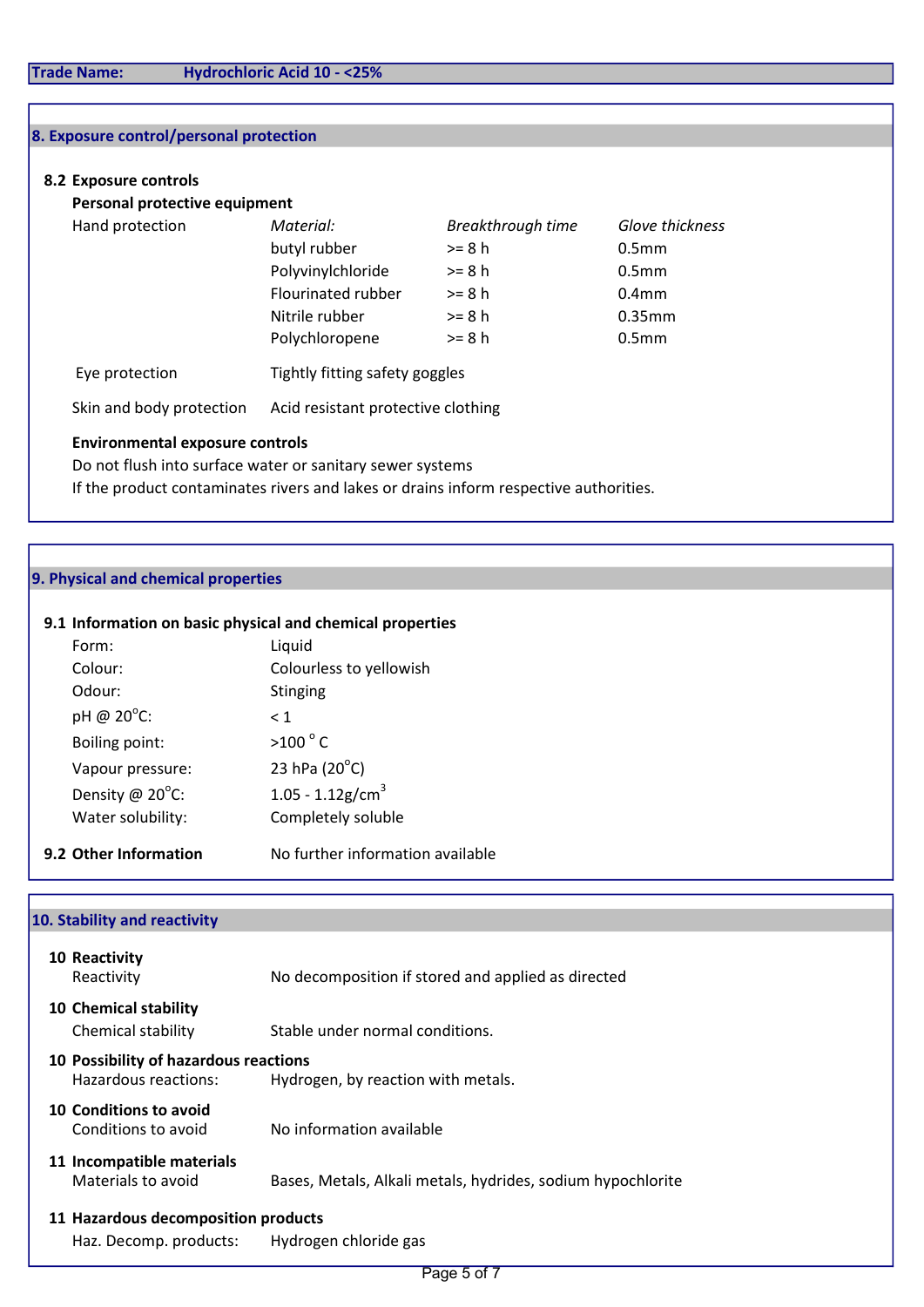# Trade Name: Hydrochloric Acid 10 - <25%

## 11. Toxilogical Information

#### 11 Information on toxilogical effects

| <b>Acute Toxicity</b>               |                                                          | hydrochloric acid                                                                                            |       |               | 7647-01-0      |  |
|-------------------------------------|----------------------------------------------------------|--------------------------------------------------------------------------------------------------------------|-------|---------------|----------------|--|
|                                     |                                                          |                                                                                                              | Value |               | <b>Species</b> |  |
|                                     |                                                          | Dermal LD50                                                                                                  |       | 5,010 $mg/kg$ | rabbit         |  |
| Skin:<br><b>Irritation</b><br>Eyes: |                                                          | Result -corrosive effects (rabbit)<br>Result - corrosive effects (rabbit)<br>Risk of serious damage to eyes. |       |               |                |  |
| Sensitisation:                      | Result: not sensitizing (guinea pig) (Maximisation Test) |                                                                                                              |       |               |                |  |

| <b>12. Ecological Information</b>                                                                                                                                                                                                                     |                                          |                                |       |      |                                 |  |
|-------------------------------------------------------------------------------------------------------------------------------------------------------------------------------------------------------------------------------------------------------|------------------------------------------|--------------------------------|-------|------|---------------------------------|--|
|                                                                                                                                                                                                                                                       |                                          |                                |       |      |                                 |  |
| 12 Toxicity                                                                                                                                                                                                                                           |                                          |                                |       |      |                                 |  |
| <b>Acute Toxicity</b> Value Type Exposure:                                                                                                                                                                                                            |                                          |                                | Value |      | Species:                        |  |
| Fish                                                                                                                                                                                                                                                  | LC50                                     | 96h                            | 7.45  | mg/l | Oncorhychus mykiss              |  |
|                                                                                                                                                                                                                                                       | LC50                                     | 96h                            | 24.6  | mg/l | Lepomis macrochirus             |  |
| Daphnia                                                                                                                                                                                                                                               | EC50                                     | 48 h                           | 0.492 | mg/l | Daphna magna                    |  |
| Algae                                                                                                                                                                                                                                                 | EC50                                     | 72h                            | 0.78  | mg/l | Pseudokirchneriella subcapitata |  |
| 12 Persistence and degradability<br>Persistence and degradability Inorganic product which is not removabe from water by biological processes<br>12 Bioaccumlative potential<br>Bioaccumlative potential<br>Bioaccumulation is not expected log Pow <1 |                                          |                                |       |      |                                 |  |
| 12 Mobility in soil<br>Mobility in soil                                                                                                                                                                                                               |                                          | Not expected to absorb on soil |       |      |                                 |  |
| 13 Results of PBT and PvB assessment                                                                                                                                                                                                                  |                                          |                                |       |      |                                 |  |
|                                                                                                                                                                                                                                                       | Not classified<br>Results of PBT and PvB |                                |       |      |                                 |  |

# 13 Other adverse effects

All numerical values for ecotoxicity effects are calculated on the pure substances. Harmful effects to aquatic organisms due to pH shift Netralization is normally necessary before waste water is discharged into water treatment plants. Avoid subsoil penetration Do not flush into surface water or sanitary water system

13 Waste treatment methods Product: Contaminated packaging: Classification Waste Codes in accordance with the European Waste catalogue (EWC) are origin-defined. Since this product is used Disposal together with normal waste is not allowed. Special disposal required according to local regulations. Do not let product enter drains. Contact waste disposal services. Empty contaminated packaging thoroughly. They can be recycled after thorough and proper cleaning. Packaging that cannot be cleaned are to be disposed of in the same manner as the product. 13. Disposal Considerations

in several industries, no Waste Code can be provided by the supplier. The Waste Code should be determined in arrangement with your waste disposal partner or the responsible authority